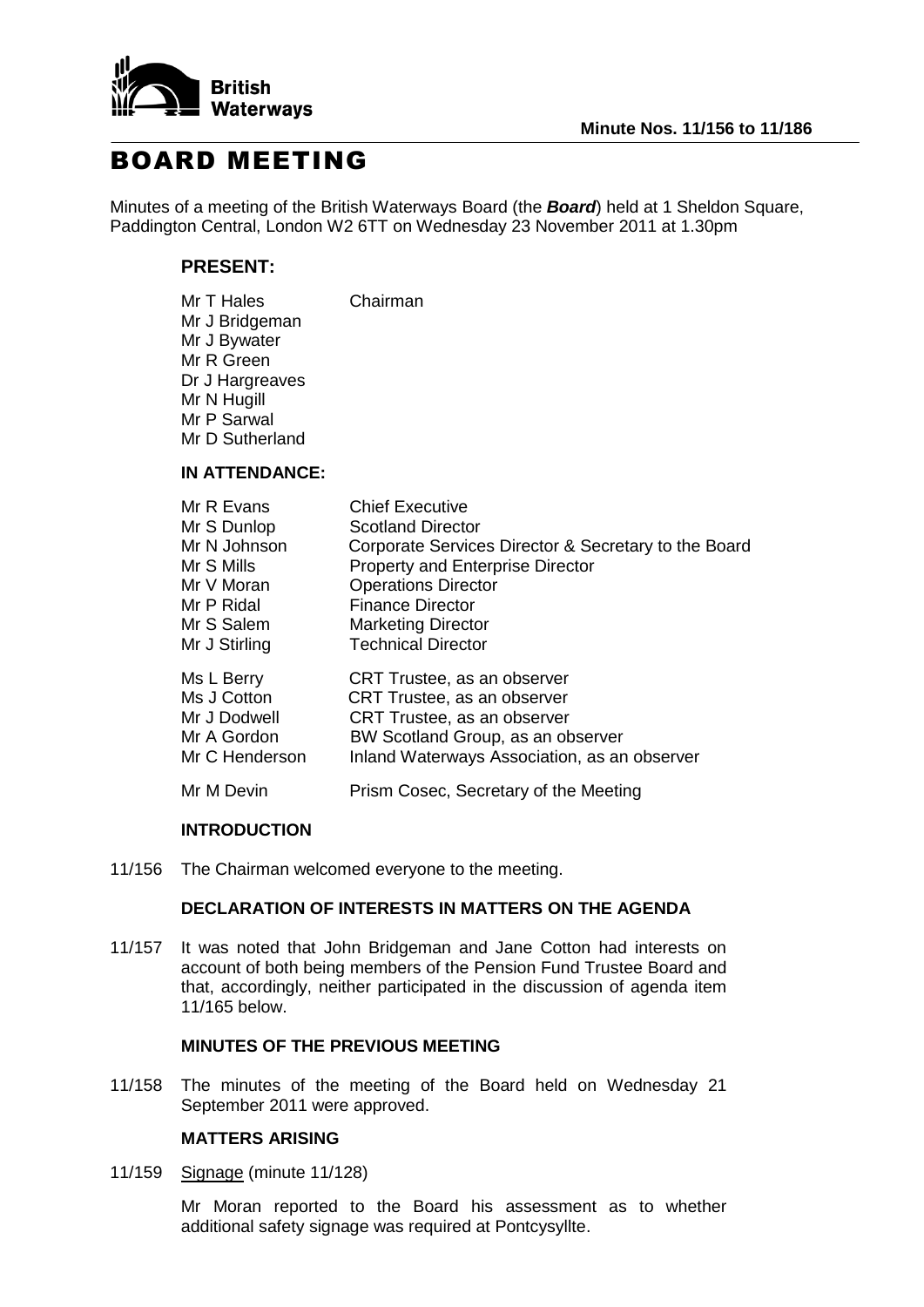11/160 Waterway Ombudsman Scheme (minute 11/129)

The Board would received a report from the Chief Executive by April 2012 **RE**

11/161 Manchester Bolton and Bury Canal (minute 11/149)

It was noted that, as at the date of the September Board meeting, the Middlewood Locks canalside development had not been acquired from administrators as minuted. The acquisition remained pending. [Postmeeting note: the acquisition has now been completed.]

#### **CHIEF EXECUTIVE'S REPORT (BWB 3432)**

- 11/162 **Health & Safety Report:** The health and safety report was noted and no questions were raised.
- 11/163 **HR:** Mr Evans updated the Board on the following:
	- 1. The planned re-location to Milton Keynes was tracking to plan. Replying to a question from Mr Dodwell, Mr Evans said that formal consultation with employees was in hand;
		- 2. It had been decided to repatriate the BW England & Wales payroll from Logica. [Post meeting note: This decision has been reversed following further investigation.]

#### 11/164 **BW/CRT Transition:**

Public Bodies Bill: Royal Assent to the Public Bodies Bill was not now expected before 14 December, a fortnight later than originally planned. This increased the risk of not achieving the planned vesting date, 2<sup>nd</sup> April 2012. As a consequence of this, contingency planning for interim governance arrangements was underway on the assumption of a 4-6 week overshoot. Mr Salem said that  $20<sup>th</sup>$  April, 11<sup>th</sup> and 18<sup>th</sup> May 2012 had been pencilled for the official launch of CRT in Birmingham.

Funding Agreement: Robin Evans updated the Board concerning the most recent developments in the funding negotiations with Defra.

[Confidential material exempt from disclosure under s.41 Freedom of Information Act 2000 removed]

[Confidential material exempt from disclosure under s.43 Freedom of Information Act 2000 removed]

#### **FINANCE DIRECTOR'S REPORT (BWB 3433)**

- 11/165 **Cashflow:** Mr Ridal reported that the trading account cash balance continued to track to plan.
- 11/166 **Commercial Capital Forecast:** The forecast had been updated to incorporate the assumptions underpinning the business plan and also the additional cash flows that would arise if the Wood Wharf transaction were to be completed.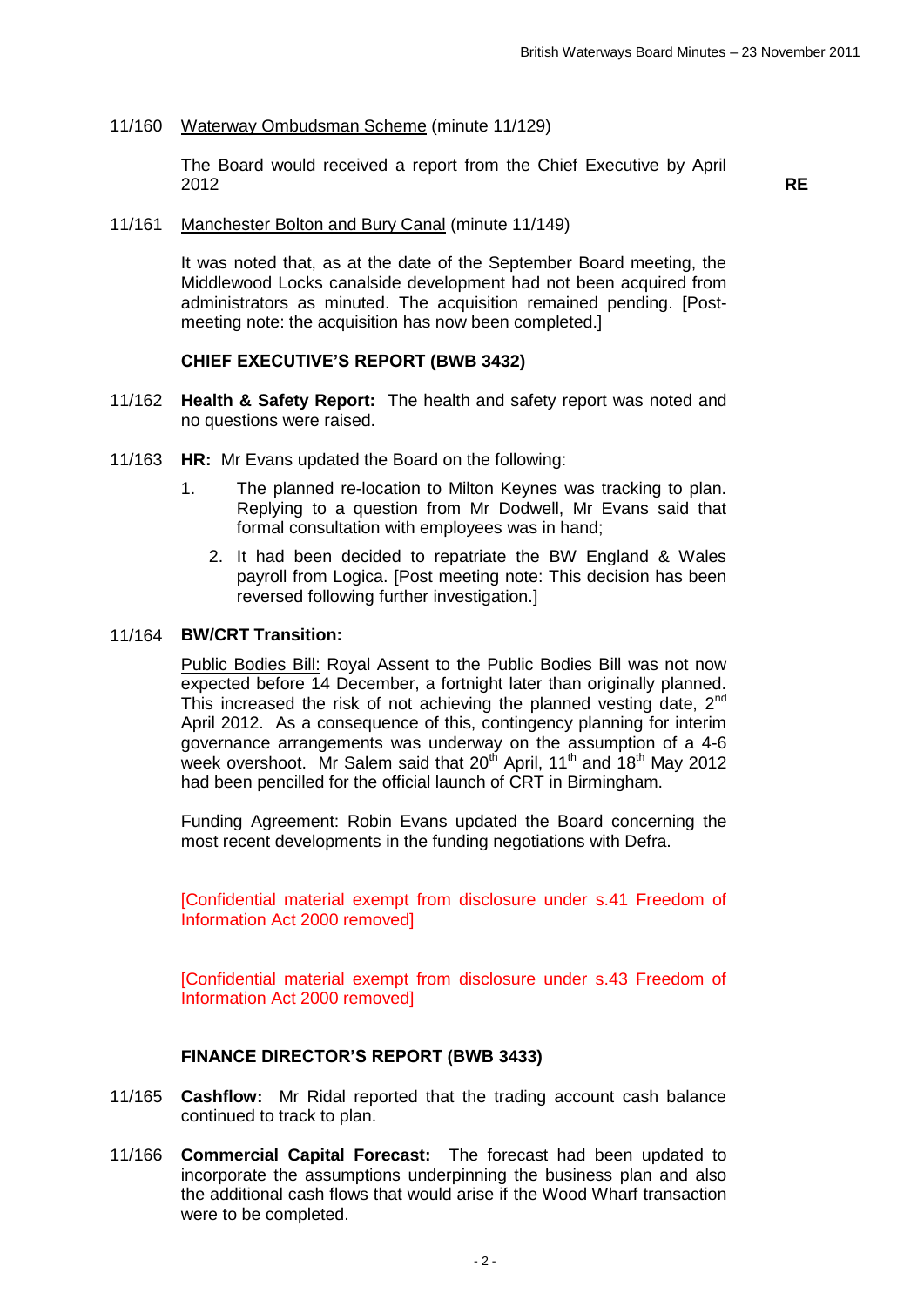- 11/167 **F6 Statutory Accounts Presentation (IFRS):** The presentation of the F6 forecast in the format to be adopted in the BW annual report assuming a  $31<sup>st</sup>$  March 2012 year end was noted. The accounts included a revaluation of the Wood Wharf freehold together with the profit on disposal of the joint venture interest to the Canary Wharf Group.
- 11/168 **KPIs:** Mr Bridgeman suggested that if the CRT was to be measured against, inter alia, the condition of the towpaths, this ought to be included in the schedule of KPIs. Replying to a question from Jane Cotton, the Chairman confirmed that all the KPIs would be subject to review following vesting.

# **SCOTLAND DIRECTOR'S REPORT (BWB 3434B)**

11/169 Mr Dunlop presented a paper and asked the Board to ratify the signing of an agreement with AMOR ICT. After due consideration, **it was agreed** that this be approved. **SD**

- 11/170 Mr Dunlop said that a business plan would be prepared and submitted for the Board's consideration prior to separation.
- 11/171 The Board congratulated Mr Dunlop on his appointment as CEO of British Waterways Scotland and noted he would be appointed as a member of the board following the transfer of the England & Wales business to CRT.
- 11/172 The Board noted with sadness the passing of Campbell Christie, former Board member and Vice-Chairman and earlier former STUC General Secretary.

## **OPERATIONS REPORT (BWB 3434C)**

- 11/173 Reservoir levels in some areas were now extremely low and winter refill rates would be critical in recharging reservoirs ahead of 2012. It may be necessary to adopt restrictive practices in January in order to conserve supplies if the situation did not improve.
- 11/174 An approach had since been made to Welsh Water to address the ongoing threat to the water supply to the Monmouthshire & Brecon Canal with a view to securing its long-term sustainability but to no avail. A communiqué was being drafted to the Welsh Assembly stressing the seriousness of the threat. **VM**
- 11/175 Mr Sarwal expressed concern about the possible precedent set by a major pollution incident in September that had impacted the Wyrley & Essington Canal. The cause of the incident had been a factory fire in nearby Tipton. Mr Moran explained that the cost of dealing with the incident was unlikely to be recovered because the factory owner carried insufficient insurance.
- 11/176 Replying to a question from Mr Dodwell concerning the level of engagement with stakeholders concerning planned works, Mr Salem explained that significant improvements had been made in engaging with key stakeholders as to the most effective way in which to carry out remedial works to the benefit of the waterways with minimal impact on nearby businesses and communities.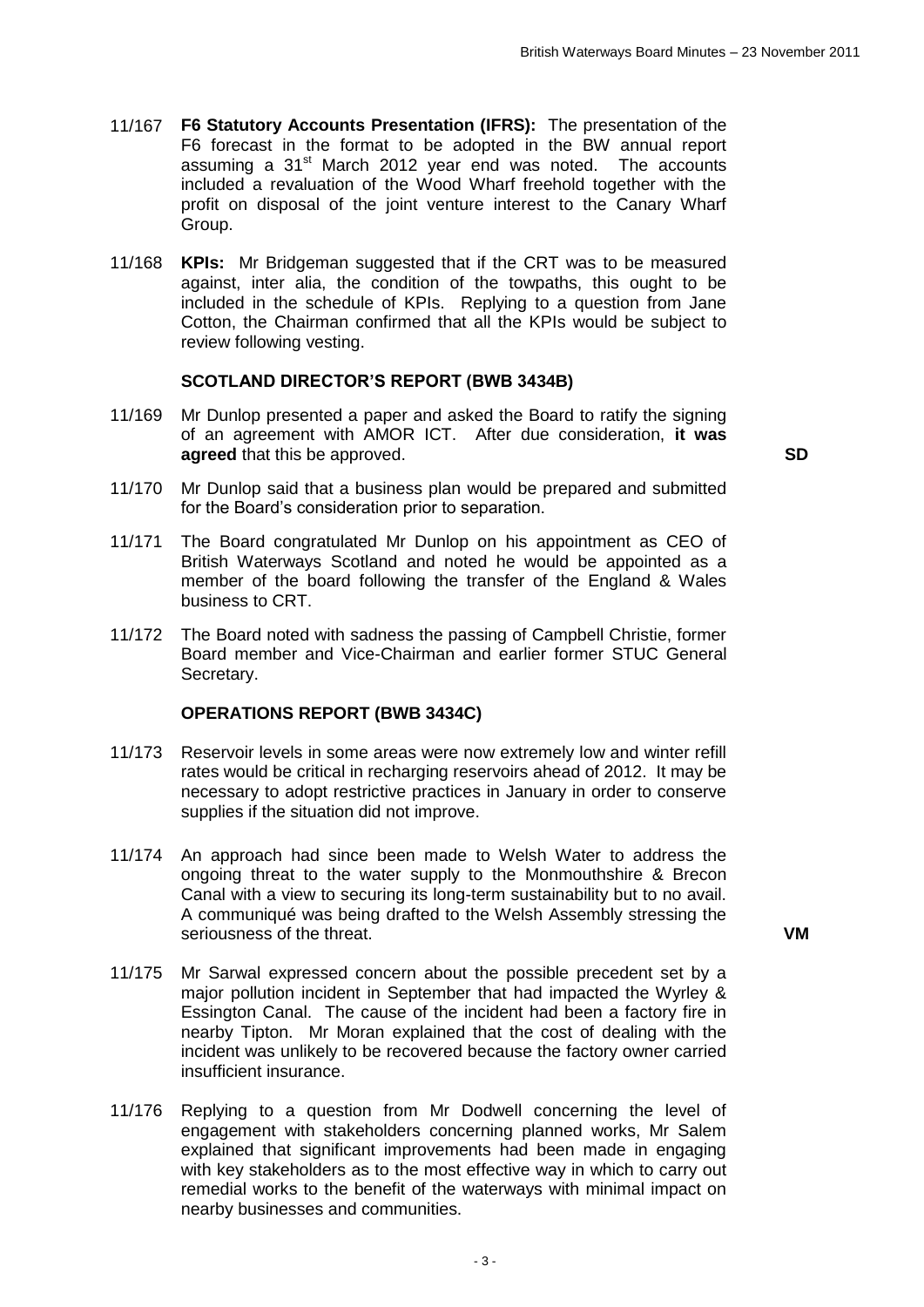## **PROPERTY (BWB 3434D)**

- 11/177 **Wood Wharf:** Mr Mills remained optimistic that negotiations could be concluded by 31 December 2011.
- 11/178 [Confidential material exempt from disclosure under s.43 Freedom of Information Act 2000 removed]

#### 11/179 **Investment approval**

[Confidential material exempt from disclosure under s.43 Freedom of Information Act 2000 removed].

Mr Mills explained that the property was currently undergoing refurbishment to accommodate […] and outlined the terms of their lease. Mr Mills was of the view that the acquisition represented a good opportunity and noted that […] would provide a strong covenant. It was, however, emphasised that the acquisition was subject to there being no material issues arising from the internal survey carried out by BW on 11<sup>th</sup> November.

**It was** agreed that the acquisition, which had been considered and approved by the Property Committee, be approved. **SM**

#### **ENTERPRISE (BWB 3434E)**

- 11/180 The Board noted the initiatives currently being undertaken by the Enterprise Team. A towpath guidance document was being rolled out to help inform design approach and standards of towpath improvement. This followed consultation with stakeholders.
- 11/181 Replying to a question from Mr Sutherland following an announcement by the coalition government that it would be making available funds for the renovation of unoccupied houses, Mr Mills replied that H20 and Isis were looking into this.
- 11/182 Mr Bridgeman enquired as to the condition of BW's assets in the vicinity of the Olympic park. Mr Mills replied that these were deemed fit for purpose and that the Enterprise Team had been looking at other issues including weed clearance and the need to ensure that similarly high standards of care and maintenance are applied to assets on the periphery of the park.

#### **MARKETING (BWB 3434F)**

11/183 Mr Salem's written report was noted.

# **BOARD COMMITTEES**

- 11/184 **Audit Committee:** The minutes of the meeting of the Audit Committee held on 14<sup>th</sup> September 2011 were noted.
- 11/185 **Property Committee:** The minutes of the Property Committee meeting held on 6<sup>th</sup> October 2011 were noted. The draft minutes of the meeting held on 9<sup>th</sup> November 2011 had not been finalised but were noted.

# **DATE OF NEXT MEETING**